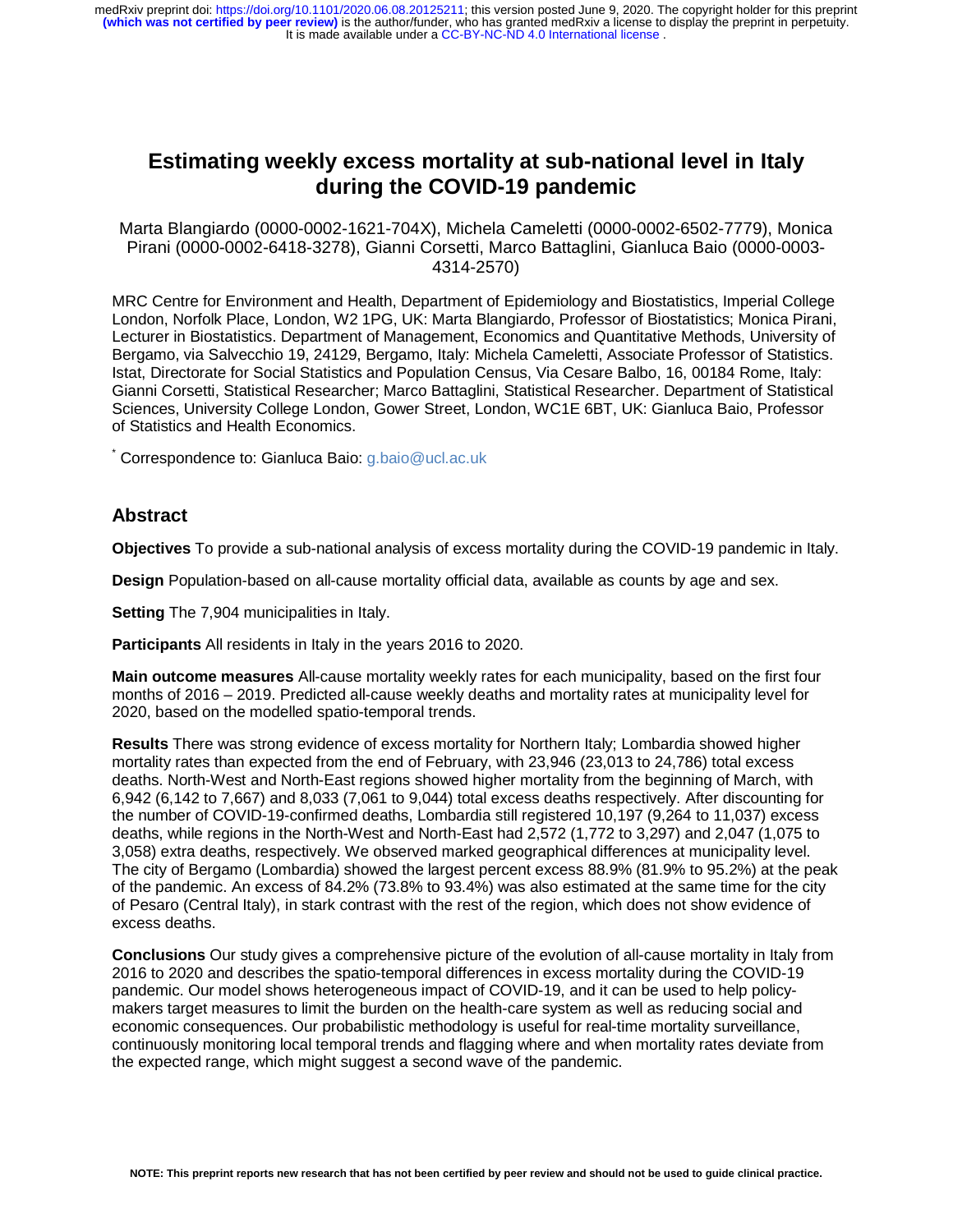# **Introduction**

The total impact of the COVID-19 pandemic on mortality should be the least controversial outcome to measure. However, its analysis is complicated by the lack of real time cause specific data; a potential additional issue concerns the quality of coding on the death certificates, particularly in the earlier stages of the pandemic. Furthermore, there are important differences in the recording systems, both across and within countries (e.g. in the UK, England and Wales have consistently reported data on daily deaths based on different time of recording in comparison to Scotland and Northern Ireland [1]). In this context, estimating excess deaths for all causes with respect to past year trends has been used in several countries as an effective way to evaluate the total burden of the COVID-19 pandemic, [2–6] including direct COVID-19-related as well as indirect effects (e.g. people not being able to access health-care). At the same time, all-cause mortality is not affected by mis-coding on the death certificates. [7]

This approach can only present global pictures of the total burden of the first wave of the infection. Nevertheless, to understand the dynamics of the pandemic, we need to analyse data at sub-national level; this would allow to account for geographical differences due to the infectious nature of the disease, as well as those in the population characteristics and health system provision. Additionally, time trends can vary substantially, rendering comparisons even more complex. Recently, health authorities of each country have been urged to release mortality data at high spatial and temporal resolution to evaluate the pattern of the disease and to compare it with the expected trend from previous years. [8] Up to date, to the best of our knowledge, only two papers have analysed mortality at regional level in England and Wales [9] and in Italy, [10] while there are no comprehensive studies that have looked at the impact of COVID-19 at sub-national level.

In this paper, we present the first comprehensive study of excess mortality at sub-national level in Italy, one of the countries with the largest number of deaths for COVID-19 (as of 8 June 2020, 33,964 confirmed fatalities, making it the fourth most affected country in the world, in absolute terms); we consider municipalities as geographical unit and we model weekly number of deaths for all causes. A report by the Italian National Institute of Health [11] showed the characteristics of the epidemics, both in terms of cases and mortality, across Italian regions. Conversely, our objective is to provide the community with a scalable method to obtain high resolution temporal trends of excess deaths across municipalities, in order to highlight similarities and differences in space and time.

# **Methods**

# **Study design**

We used a spatio-temporal disease mapping approach to evaluate the excess mortality in Italy at municipality level, while detecting and predicting its evolution on a weekly basis. First, we modelled weekly mortality trends over the years 2016 – 2019, accounting for air temperature. We used these trends to predict the weekly- and municipality-specific mortality over the period 1 January to 28 April 2020. Then, we compared the observed mortality for this period with the model-based predictions. This allows us to quantify the excess, defined as the number of deaths from all causes relative to what it would have been expected in the absence of the COVID-19 outbreak, based on the model.

We performed separate analyses for males and females, as previous studies have found differences in mortality between sexes. [12,13] The main results are presented for the total population; we adjust for the age structure at municipality level and across the study period through an internal standardisation. [14] We calculated age-specific rates (0-14, 15-24, 25-34, 35-44, 45-54, 55-64, 65-74, 75+) across the country for the period under study in 2016 – 2019 as these represent the all-cause mortality in years without the pandemic. We then applied the age-specific rates to the year-and age-specific population in each municipality to estimate the expected number of cases as denominator.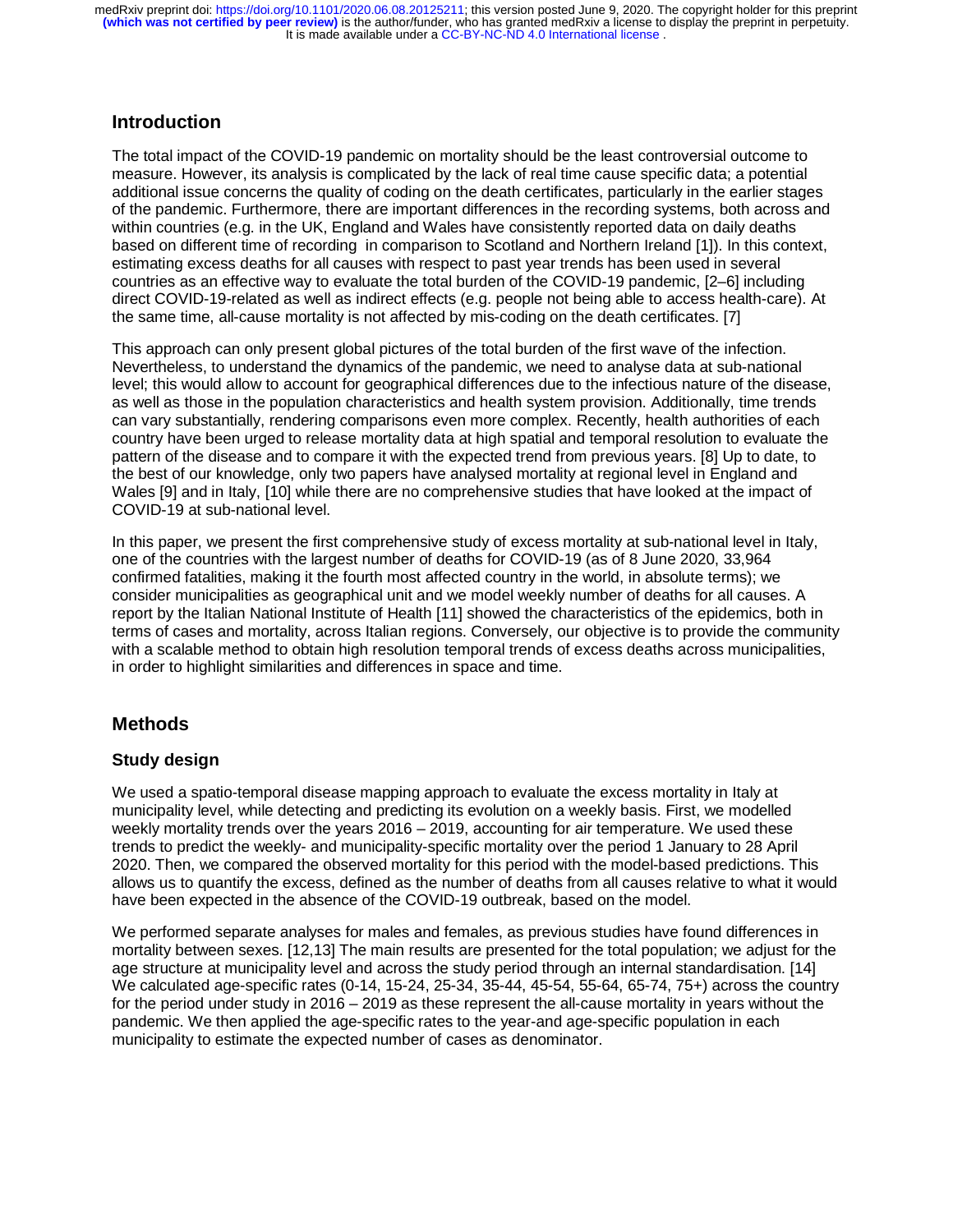### **Data**

We used official weekly mortality data, available from the Italian Institute of Statistics (ISTAT; source: https://www.istat.it/en/archivio/240106). The data included counts by age, sex and municipality of residence of the cases. All-cause mortality cases were recorded for the 7,904 municipalities that comprise the whole Italian territory. Administratively, the Italian municipalities are nested into 107 provinces, which are themselves grouped into 20 regions.

We used the weekly deaths in 2020, available from the same source, as a comparison with the values predicted from our model. Currently the 2020 data are only available on 7,251 municipalities, which cover 91.7% of the Italian territory and 93.4% of the Italian population; hence, we limit the comparison to this subset.

To capture the seasonal variability in death counts, we also included air temperature data (at 2 meters height), obtained from Copernicus ERA5 global weather and climate reanalysis dataset, [15] which combines a weather model with observational data from satellites and ground monitors to produce global hourly data at a 30 km grid spatial resolution. Operationally, we processed air temperature data within the Google Earth Engine cloud-based platform to obtain weekly series of air temperature for each Italian municipality.

### **Statistical methods**

#### **Municipality weekly trends for 2016 – 2019**

In line with the approach typically considered for disease mapping, [16] we modelled the total number of deaths at the municipality level, separately for males and females, for each week and year using a Poisson distribution with age-adjusted expected number of cases as offset. We specified a Bayesian hierarchical model on the log mortality relative risk, which is a common approach to overcome the high variability in the estimates driven by the small numbers of cases, due to the high spatio-temporal resolution. [17] In order to capture changes in space, we assumed that the log relative risk for each municipality is smoothed locally through a conditional autoregressive structure, [18] which models similarity across neighboring municipalities. To capture the long-term temporal trend, we considered a year-specific random intercept and accounted for the potential non-linearity in the mortality relative risks through a weekly smooth effect, where each week is assumed to depend on the value of the previous one (order one random walk). As the temporal trend might be different in space, we allowed a different random walk for each province. Finally, as there is extensive evidence of a non-linear effect of temperature on mortality, [19,20] we included a smoothed effect on weekly temperature at municipality level, through a second order random walk, so that each week is influenced by the previous two.

The model has been estimated using Integrated Nested Laplace Approximation and the software R-INLA (www.r-inla.org). A full specification of the model structure and the underlying distributional assumptions and priors are presented in details in the Supplementary material.

#### **Weekly death prediction for 2020**

We used the output from the model for 2016 – 2019 to predict the number of deaths expected for each week of our follow up period. Specifically, for each municipality and week, we sampled 1000 values from the posterior predictive distribution, where the log relative risk is the linear combination of the corresponding spatial, temporal and temperature effects estimated given the data from 2016 – 2019. To report results at the province (regional) level, we summed each draw across the municipalities belonging to the same province (region). This simulation-based approach to the post-processing of the model output allows to fully characterise the uncertainty in the mortality rates and to propagate it in a principled way through to the predicted mortality counts.

We present plots of observed and predicted trends in mortality rates as well as maps and plots of percentage excess mortality, estimated as the difference between the observed number of deaths and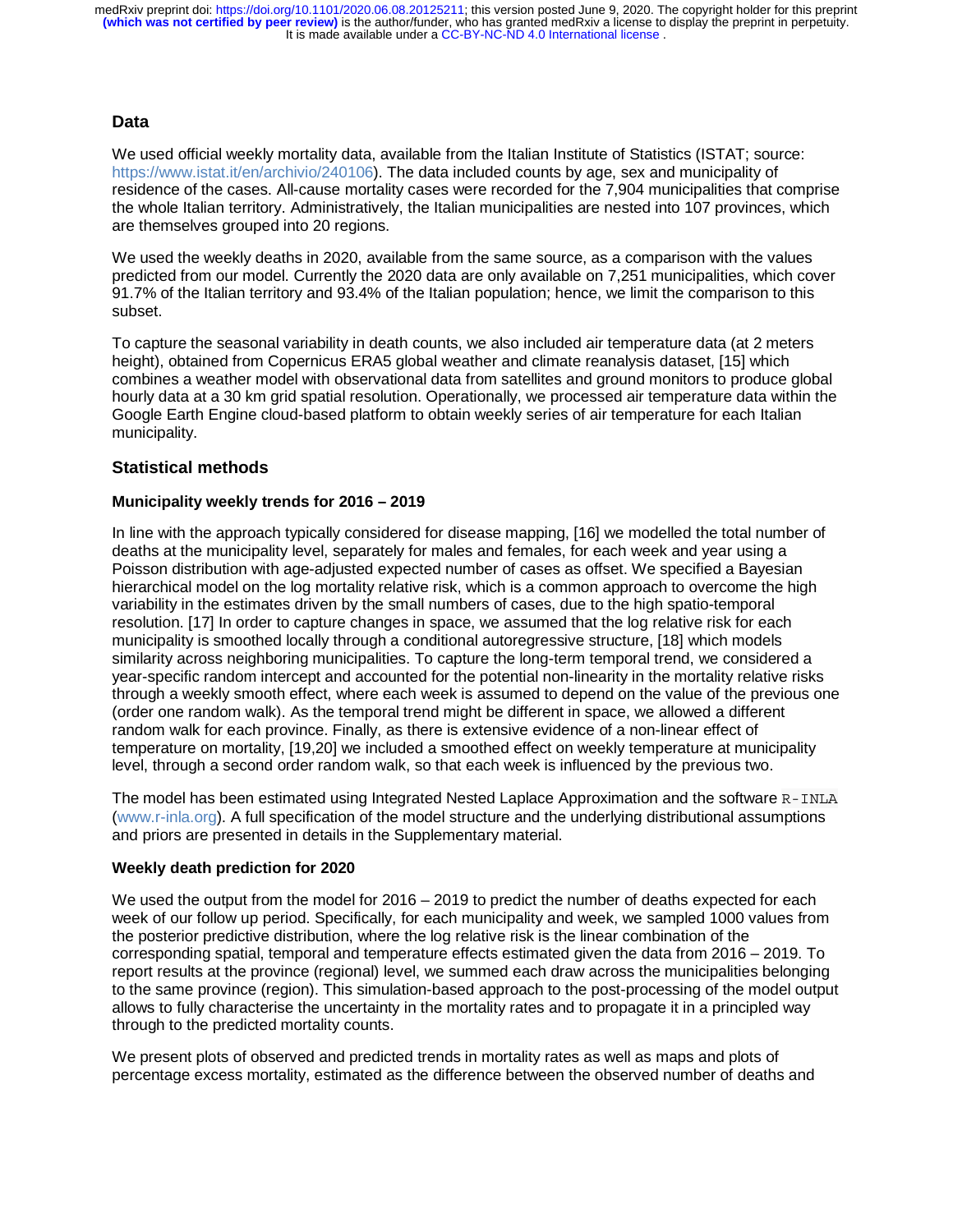the predicted number under current trends (based on past data and on the assumption that the pandemic did not occur), divided by the observed number.

#### **Patients and Public Involvement**

It was not appropriate or possible to involve patients or the public in the design, or conduct, or reporting, or dissemination plans of our research

### **Results**

For males, the total number of deaths in the first four months of 2020 was 122,129, progressing from 6,278 in the week commencing on 1 January to 5,748 in the week commencing on the 22 April; for females the total number of deaths was 129,044, going from 6,633 to 6,614 during the same observation period. Nationally, the highest weekly death toll was of 11,301 in the week of 18 March and of 10,612 in the week of 25 March for males and females, respectively.

We present the trend in mortality rates split by five macro-areas: the North-West (Piemonte, Valle d'Aosta, Liguria); Lombardia; the North-East (Veneto, Trentino-Alto Adige, Friuli Venezia Giulia, Emilia-Romagna); the Centre (Lazio, Marche, Toscana and Umbria); and the South and major Islands (Abruzzo, Basilicata, Calabria, Campania, Molise, Puglia, Sardegna and Sicilia). These are consistent with the Eurostat classification, although we report Lombardia (which would normally be included in the North West) separately, as it was the most affected region (Figures 1 and 2). For both sexes, the model based on 2016 – 2019 predicts a slightly decreasing trend for the entire period, with the blue curve and the gray ribbon indicating respectively the mean and 95% interval estimate for the posterior predictive distribution of the number of deaths.

Lombardia is the first region to show a sharp increase from the estimated trend, starting with males in the week of the 26 of February (observed rate = 22.6 per 100,000 vs upper limit of the 95% posterior interval = 22.1 per 100,000, with a posterior probability that the observed rates exceeds the estimated trend equal to 0.996). Mortality rates for males in the North-West and the North-East regions start to deviate substantially from the estimated trend a week after Lombardia (starting 4 March), while the Centre shows a small deviation from the week starting with 11 March and the South does not show substantial differences from the model estimates of the time trend. For females there is a lagged effect of the pandemic, with mortality rates deviating from the expected trend on the week of 4 March in Lombardia and 11 March in the North-East and the North-West. The Centre and South do not show any evidence of excess death. It is worth noting that at the end of our follow up, while sharply falling down, mortality rates are at the level of (or above) those normally observed at the beginning of January.

The extent of geographical differences is clear if looking at the trend in the percent excess mortality by province (Figures 3 and 4 for males and females, respectively). In the maps, darker shades of colour indicate larger percent excess mortality in a given week (we only present the progression from the week commencing on 26 February and for the provinces in the North-West, Lombardia and North-East; maps for all the 107 provinces are presented in Figure 1-4 in Supplementary material). There is a clear increasing darkening of the hot-spots at the heart of Lombardia (starting with Lodi and moving to the provinces of Cremona, Bergamo and Brescia), spreading mostly to the West into Piemonte, South-West into parts of Emilia-Romagna and mainly North-East into Trentino-Alto Adige. Interestingly, despite recording the first COVID-19 death in Italy, the region of Veneto (in the North East) is affected to a much lower extent, in comparison to neighbouring areas of Lombardia.

Looking at specific municipalities the full extent of the geographical variation is even more striking: for males (Figure 5) the city of Piacenza (in Emilia-Romagna) is the first to reach the peak of the pandemic on the week starting on 11 March, when the observed mortality rates reach 177 per 100,000 residents, corresponding to an excess mortality of 86.9% (77.5% to 94.4%). Bergamo and Pesaro (in the region of Marche, in Central Italy) peak one week later, with mortality rates of 182 and 134 per 100,000, corresponding to an excess mortality of 88.9% (81.9% to 95.2%) and 84.2% (73.8% to 93.4%). Brescia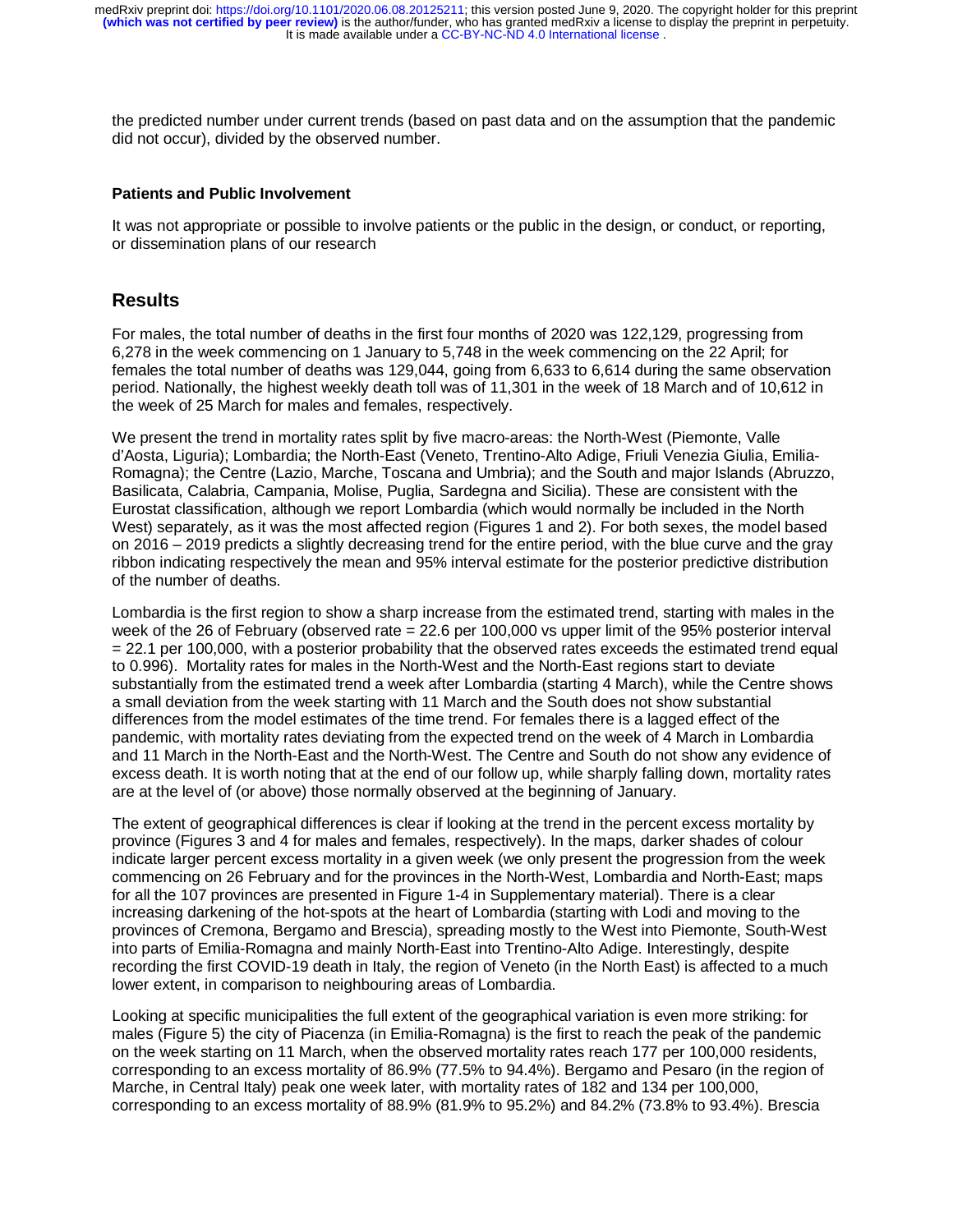shows a lagged peak, occurring over the weeks of 18 and 25 March and slightly lower mortality rates of 100 per 100,000, with a corresponding excess of 80.6% (70.8% to 88.5%). Meanwhile, Milano, (the second largest city in Italy and the capital of Lombardia) is characterised by a more diluted peak and much lower rates (51 per 100,000) with an excess of 63.2% (55.7% to 70.0%). Finally, Verona (located in Veneto and bordering the Lombard province of Brescia) shows rates barely above the expected interval in the peak weeks. This effect is possibly associated with the comprehensive measures and testing system implemented by the Veneto region to contain the epidemic. [21] Females show slightly lower rates and a peak around the same time, on the week of 18 March. The only exceptions are possibly represented by Milano, which still presents a diluted peak and Verona, which shows no clear evidence of a peak (Figure 6). The plot of the weekly excess mortality for the same municipalities is presented in Figures 5-6 in Supplementary material.

We combined the output from our analysis with official data on confirmed deaths for COVID-19 in Italy in the March-April period. Table 1 shows that if we remove the confirmed COVID-19 deaths, Lombardia is still left with a staggering 10,197 (9,264 to 11,037) excess deaths. These may be attributable to the fact that some individuals who would normally access the health care provision were somehow prevented or delayed in doing so during the past few months, resulting in deaths that would have occurred at a lower pace in normal circumstances. Similarly, but to a lower extent, the North-West and North-East show indirect effect of the pandemic on mortality, with an excess, after roughly discounting the confirmed COVID-19 fatality of 2,572 (1,772 to 3,297) and 2,047 (1,075 to 3,058) respectively. The Centre and the South show results that span across 0 in the 95% posterior interval, indicating lack of evidence of any difference in comparison to the estimated trends.

# **Discussion**

# **Statement of principal findings**

In this paper we presented the first fully probabilistic analysis of the excess mortality at weekly subnational level in Italy, one of countries with the highest number of deaths during the COVID-19 pandemic. We found that 2020 starts with lower rates than in previous years [13], but from the beginning of March 2020 there is evidence of an excess mortality compared with the trend in 2016 – 2019. However, our model suggests large geographical differences in the excess mortality across Italy; while it is now widely established that Lombardia is the most affected region (and one of the hardest hit, globally), we estimated large heterogeneity even with the closest neighbours. For instance, the city of Verona in Veneto, one of the regions in the North East, which borders Brescia (one of the hot-spots in Lombardia) was associated with mortality rates essentially in line with the historical trend. Similarly, Pesaro (in the central region of Marche) is associated with excess mortality rates that exceed those of Milan (the capital of Lombardia), while belonging to a region that has by and large not been severely affected. We compared our estimated excess mortality with the official statistics reported by ISTAT, which distinguish COVID-19 registered deaths from other causes. While it is impossible, nor is it our objective, to draw causal conclusions from the combination of these data, our analyses suggest a potential large increase in mortality, after discounting the confirmed COVID-19 deaths, particularly in Lombardia, but also in the other regions of Northern Italy. On the other hand, the Centre and the South of Italy do not show evidence of increased net mortality.

### **Strengths and weaknesses of the study**

The specification of the model at municipality level, coupled with the inclusion of weekly non-linear terms, which are allowed to vary for each province, ensures that we can detect heterogeneity across space, while still retaining the flexibility to model the temporal pattern of mortality. This is consistent with typical modelling in disease mapping [22] and surveillance studies [23]. Additionally, we are framed in the same perspective as forecasting studies [24,25] and we take advantage of the Bayesian nature of our model to characterise the full uncertainty over the estimate of the rates to predict the weekly trends in 2020. At the same time, as our analysis estimates temporal trends for each municipality with the aim of predicting 2020 under the alternative scenario of the absence of a pandemic, we do not need to explicitly include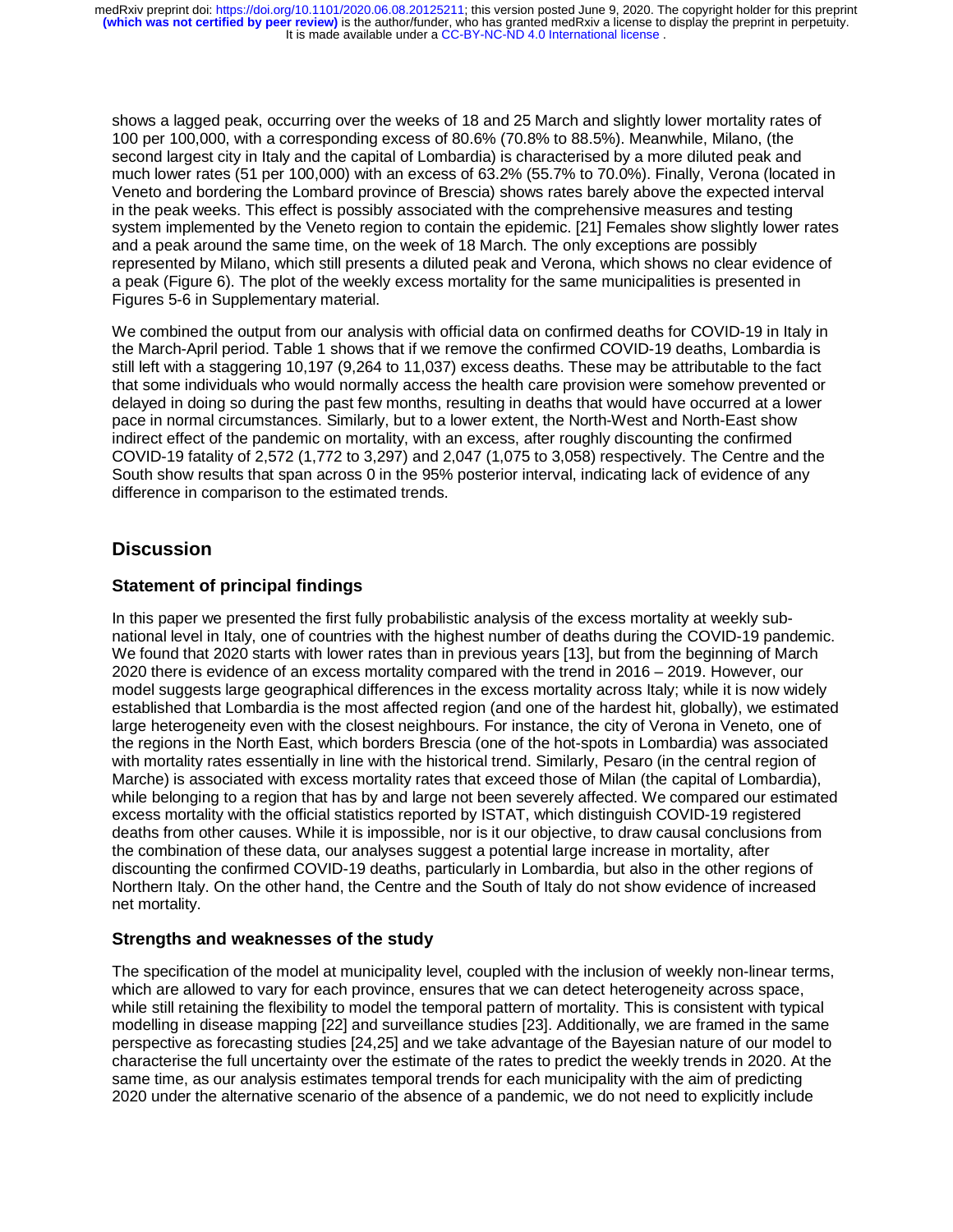covariates only varying in space. This is because their effect is captured by the municipality effect, which estimates the spatial heterogeneity in the rates. Nevertheless, we included weekly mean air temperature for each municipality to adjust the trends in mortality, which is crucial as 2020 was generally warmer than the previous years.

Our model has some limitations. At the time of writing, cause-specific mortality for the year 2020 was not available. Thus, while we were able to estimate the non-COVID-19-related mortality, we cannot disentangle the specific causes behind it. At the same time, we were not able to account for the potential reduction in the number of deaths decreasing during lockdown, due for example to a decrease of traffic accidents and injuries at work. This would lead to a conservative estimate of the excess mortality in our model. However, these causes generally account for less than 1% of the total deaths. Our results show that the excess mortality more than offsets that. Additionally, there have been several reports which have showed improvement in air quality during the lockdown in different countries, [26,27] leading to a consistent reduction of the pollution-related mortality. [28,29] However, the lack of real-time air pollution data covering the entire study region meant that we could not consider this aspect in the analyses.

# **Strengths and weaknesses in relation to other studies, discussing important differences in results**

While an early comparative study on COVID-19-related mortality suggested that the region Lombardia was not heavily impacted by the epidemic wave, [30] in accordance with more recent studies, [31,32] we found that it was the most affected region, for both sexes. Other studies have tried to assess the impact of the pandemic using a lower geographical resolution, e.g. by considering national or regional data [9,10]. Conversely, our model is specified at the finest administrative level in Italy, which allows us to detect a very large heterogeneity both in space and time, in terms of the spread and the resulting impact of the pandemic on the health-care services. This would not have been picked up by an analysis at regional level.

# **Meaning of the study: possible explanations and implications for clinicians and policymakers**

From the analysis of our results, it appears that the lockdown measures implemented by the Italian government have managed, over the course of several weeks, to contain the excess mortality, as evidenced by the steep decrease during the month of April. However, this is characterised by large spatial heterogeneity: while the Centre and the South return to mortality rates in line with the previous years, the regions of the North-West, North-East and, especially, Lombardia are still showing excess mortality by the end of our observation period. In the most affected region, males mortality rates by the end April return to levels normally observed at the beginning of January, while females rates remain still higher than expected. This suggests perhaps the necessity of staggered relaxation of the lockdown, in order to prevent a second wave and continue to limit the burden on the health-care system. As suggested elsewhere, [21] the aggressive programme of mass-testing implemented in Veneto is potentially a driving factor in the much lower excess mortality experienced by the region, in comparison to neighbouring areas such as Lombardia and, albeit to a lower extent, Trentino-Alto Adige.

The first confirmed COVID-19 death in Italy was on 21 of February and from the model there is evidence of a deviation from the expected temporal trend since the last week of February, with the national lockdown implemented on 9 of March. This suggests that our model is able to track the changes in the historical dynamics, thus making our framework particularly valuable to aid policy-making: as new data become available, the model can be used to identify when the rates return to the normal range, but also if and where they start deviating again due to the emergence of a potential second wave requiring for instance social restrictions targeted in space. Additionally, the modelling framework is a useful tool for prospective real-time surveillance, as it allows to effectively follow each municipality in time and flag unusual behaviours as soon as they happen, aiming at identifying potential new public health threats and contain them.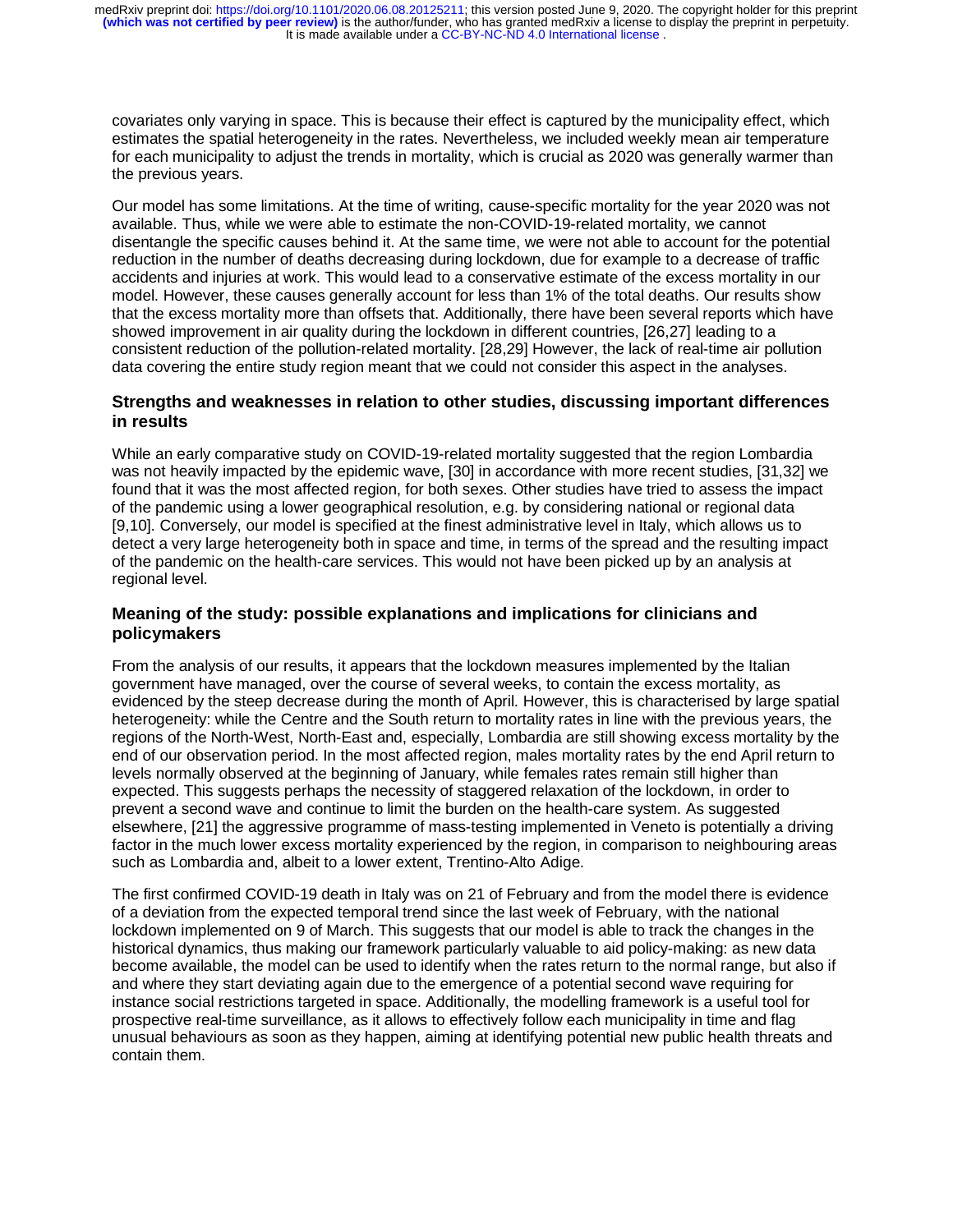#### **Unanswered questions and future research**

In addition to providing estimates for the specific Italian case, the proposed modelling framework is highly scalable and adaptable. A natural extension of our work consists in the analysis of cause-specific mortality, when the data become available: this will lead to a better understanding of the trends in COVID-19-related mortality, with respect to other competing mortality risks. Moreover, it would be possible to replicate almost without changes the model for other countries, once data become available at a relevant spatial resolution (e.g. local authorities, or even middle-super output areas in the UK).

# **Role of the funding source**

The funder of the study had no role in study design, data collection, data analysis, data interpretation, or writing of the report.

# **Author contributions and competing interest statement**

MBl, MC, MP and GB contributed equally to the design, literature search, statistical analyses, data interpretation and writing. GC and MBa were responsible for data collection and validation. All the authors have commented and approved the final manuscript. All the authors declare no competing interests.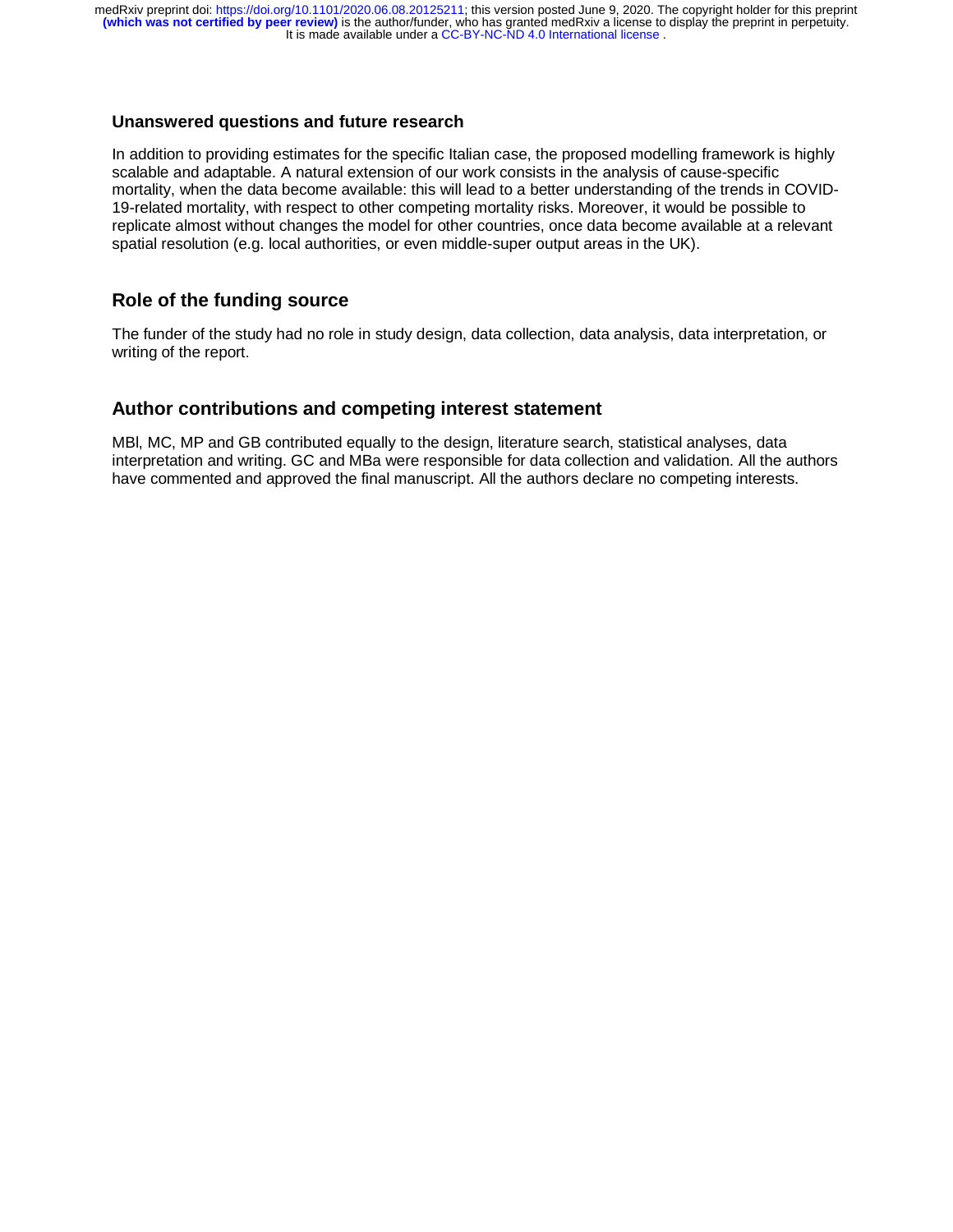# **Figures and tables**



**Fig 1: Trend for all cause mortality (males). The blue curve shows the posterior mean predicted from the 2016 – 2019 model, while the gray ribbon describes the posterior 95% interval; the observed number of deaths for 2020 are in red**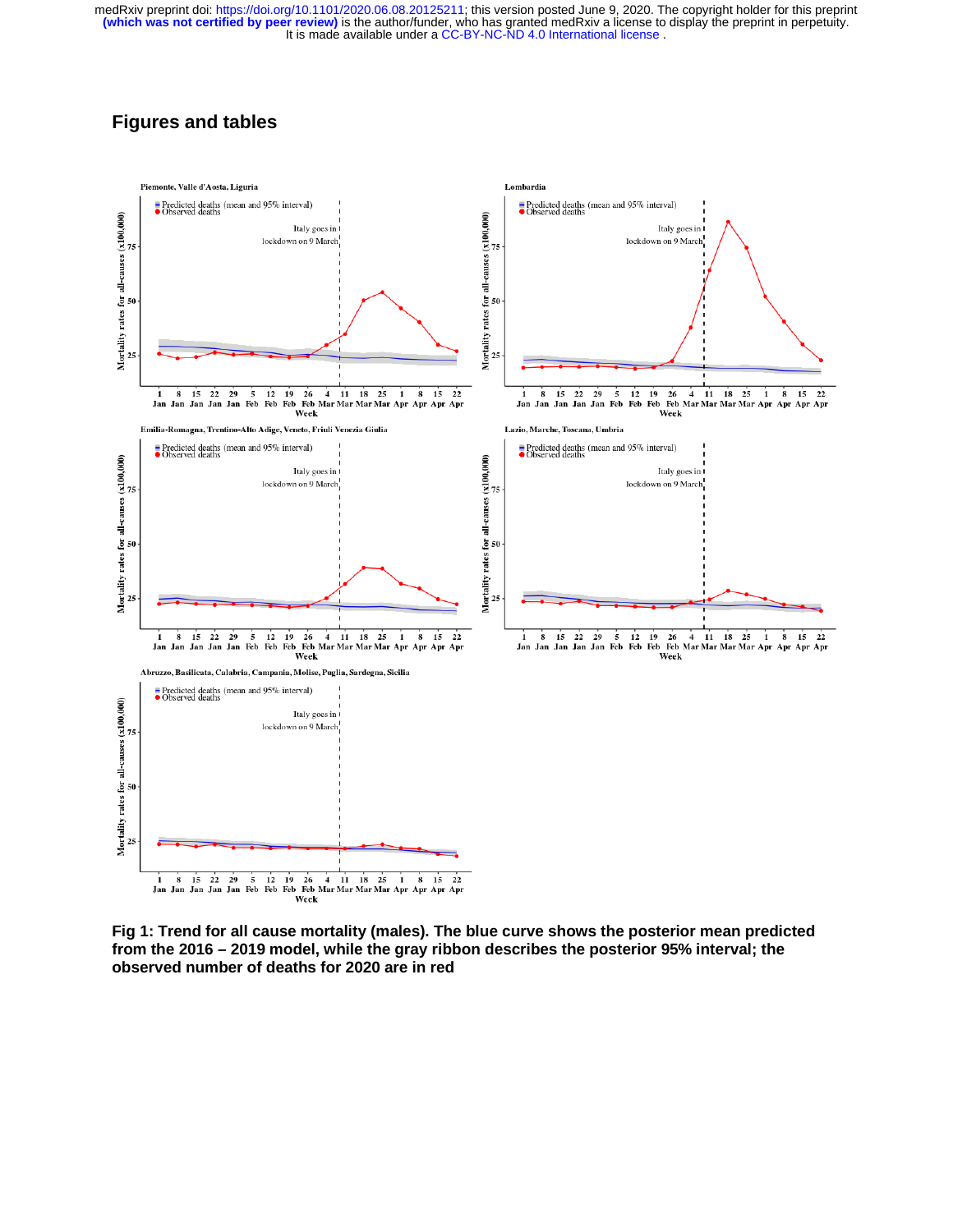

**Fig 2: Trend for all cause mortality (females). The blue curve shows the posterior predictive mean predicted from the 2016 – 2019 model, while the gray ribbon describes the posterior 95% interval; the observed number of deaths for 2020 are in red**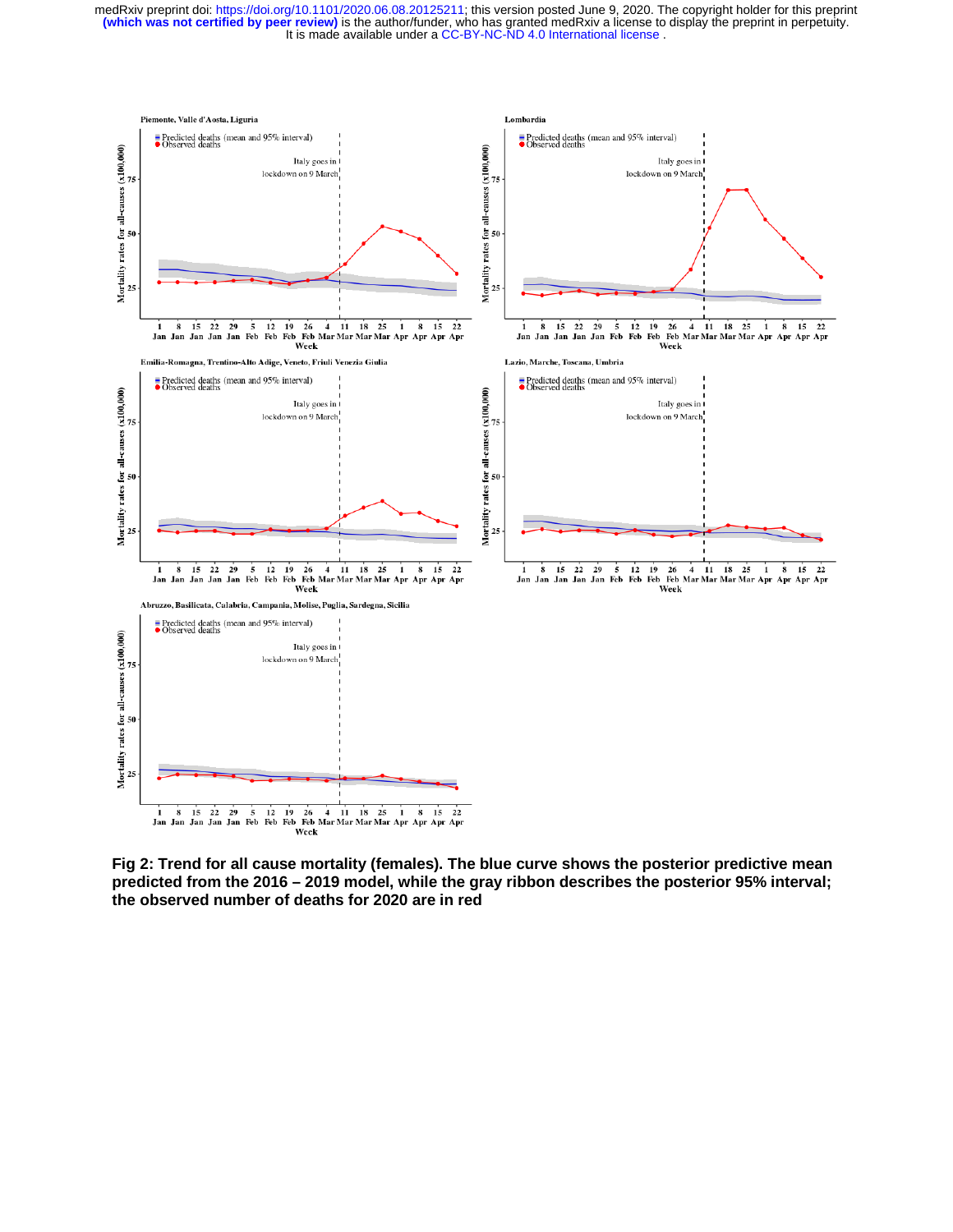







**Fig 3: Map of the percent excess mortality for the provinces in the areas of North-West, Lombardia and North-East of Italy, weekly posterior predictive mean in 2020 for males. Period: 25 February - 28 April**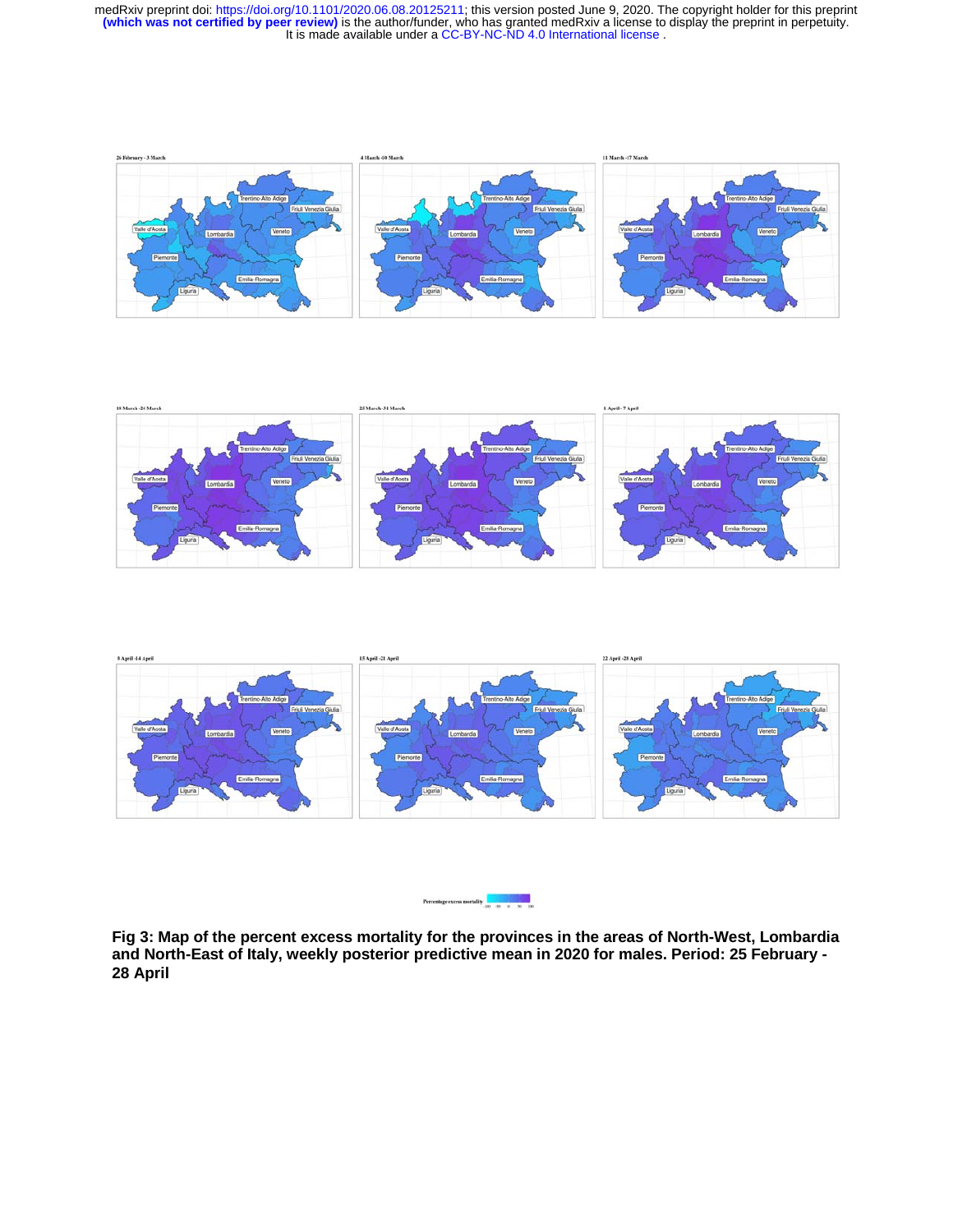







**Fig 4: Map of the percent excess mortality for the provinces in the areas of North-West, Lombardia and North-East of Italy, weekly posterior mean in 2020 for females. Period: 25 February - 28 April**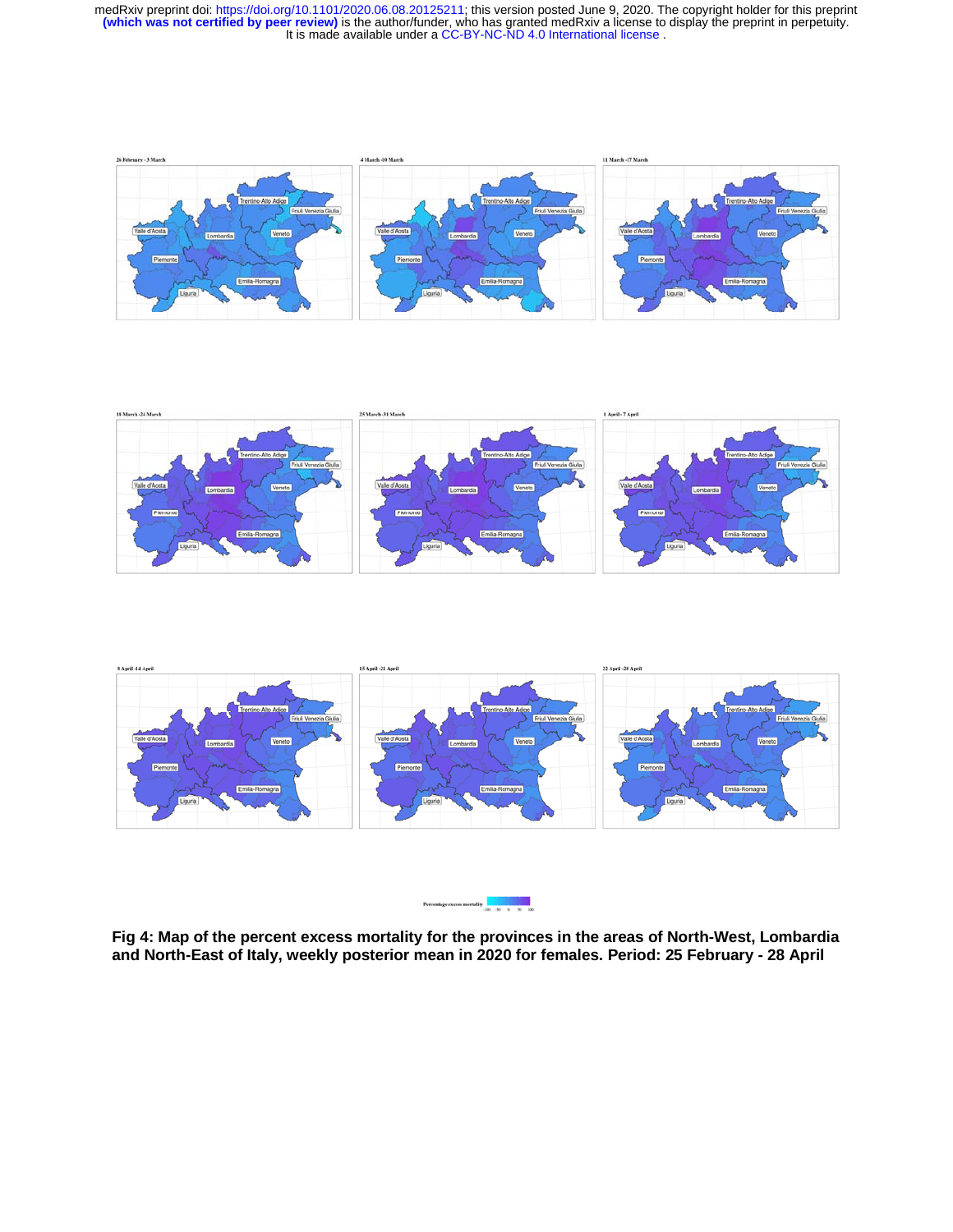

**Fig 5: Trend for all cause mortality (males) in selected municipalities. The blue curve shows the posterior predictive mean predicted from the 2016 – 2019 model, while the gray ribbon describes the posterior 95% interval; the observed number of deaths for 2020 are in red**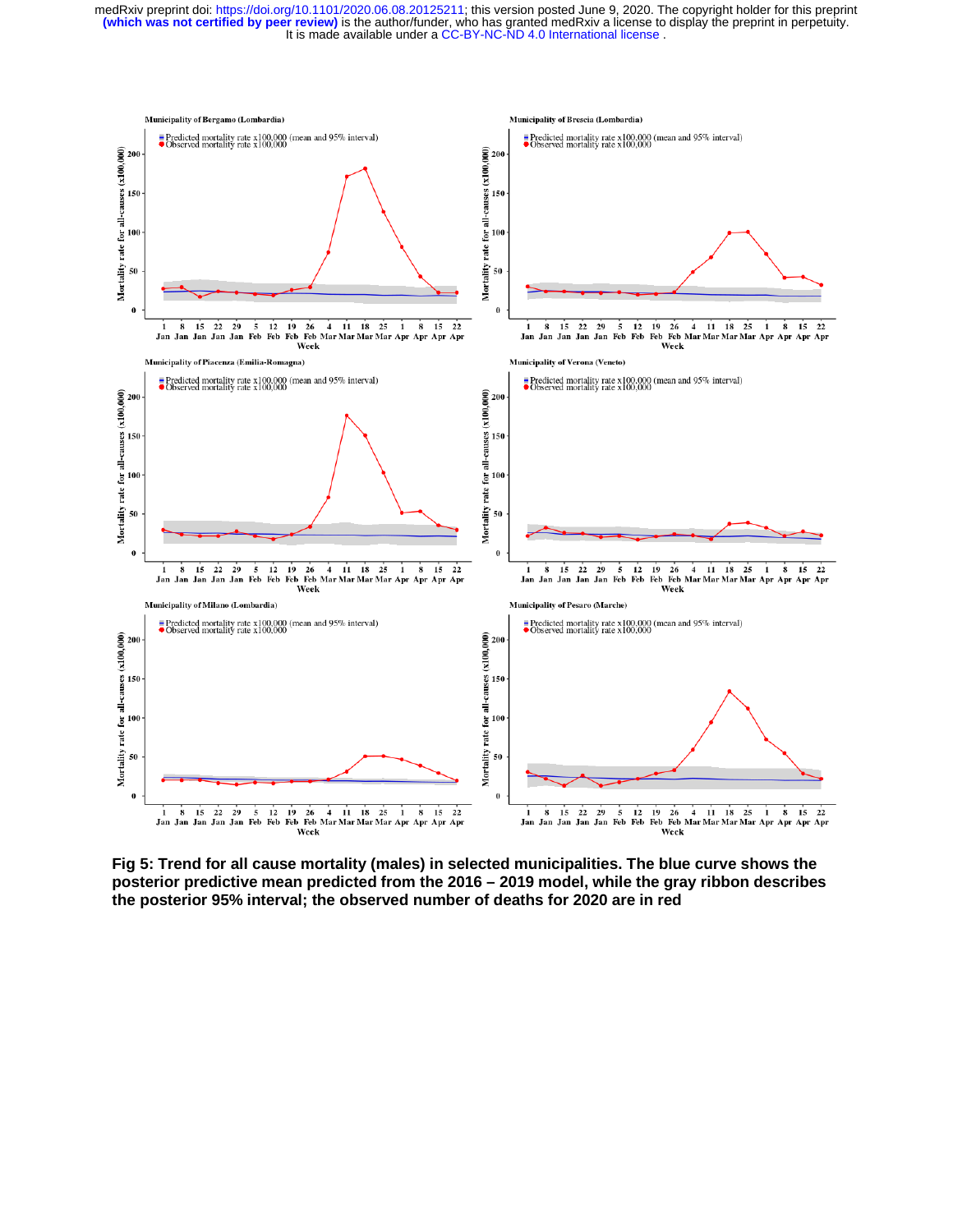

**Fig 6: Trend for all cause mortality (females) in selected municipalities. The blue curve shows the posterior predictive mean predicted from the 2016 – 2019 model, while the gray ribbon describes the posterior 95% interval; the observed number of deaths for 2020 are in red**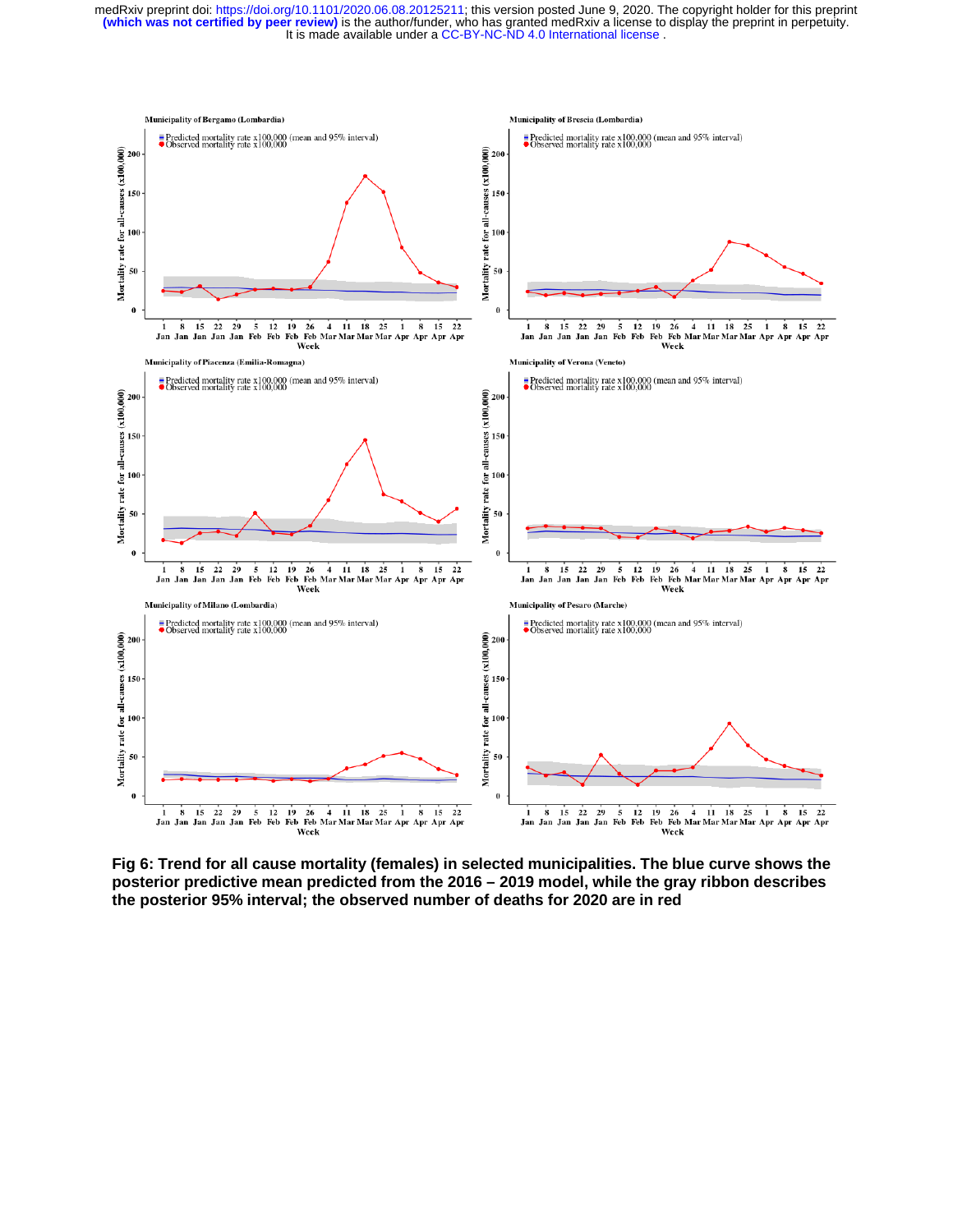**Table 1. Observed and modelled excess mortality by macro-regions and by direct COVID-19 fatalities. For the modelled excess we summed the posterior draws across all the municipalities in each macro-area. We present the posterior mean and 95% interval.** 

| Macro-<br>region            | All cause<br>deaths | <b>Expected deaths</b><br>posterior mean (95%<br>interval) | <b>Total excess deaths</b><br>posterior<br>mean (95% interval) | COVID-19<br>deaths | Non-COVID-19 excess<br>deaths<br>posterior mean (95%<br>interval) |
|-----------------------------|---------------------|------------------------------------------------------------|----------------------------------------------------------------|--------------------|-------------------------------------------------------------------|
| North West                  | 18.059              | 11,117 (10,392 to 11,917)                                  | 6,942 (6,142 to 7,667)                                         | 4.370              | 2,572 (1,772 to 3,297)                                            |
| Lombardia                   | 39.397              | 15,451 (14,611 to 16,384)                                  | 23,946 (23,013 to 24,786)                                      | 13.749             | 10,197 (9,264 to 11,037)                                          |
| North East                  | 26.694              | 18,661 (17,650 to 19,633)                                  | 8,033 (7,061 to 9,044)                                         | 5,986              | 2,047 (1,075 to 3,058)                                            |
| Centre                      | 20.903              | 19,315 (18,203 to 20,499)                                  | 1,588 (404 to 2,700)                                           | 2,256              | $-668$ ( $-1,852$ to 444)                                         |
| South $+$<br><b>Islands</b> | 31,367              | 30,846 (29,268 to 32,387)                                  | 521 (-1,020 to 2,098)                                          | 1,577              | $-1,056$ ( $-2,597$ to 521)                                       |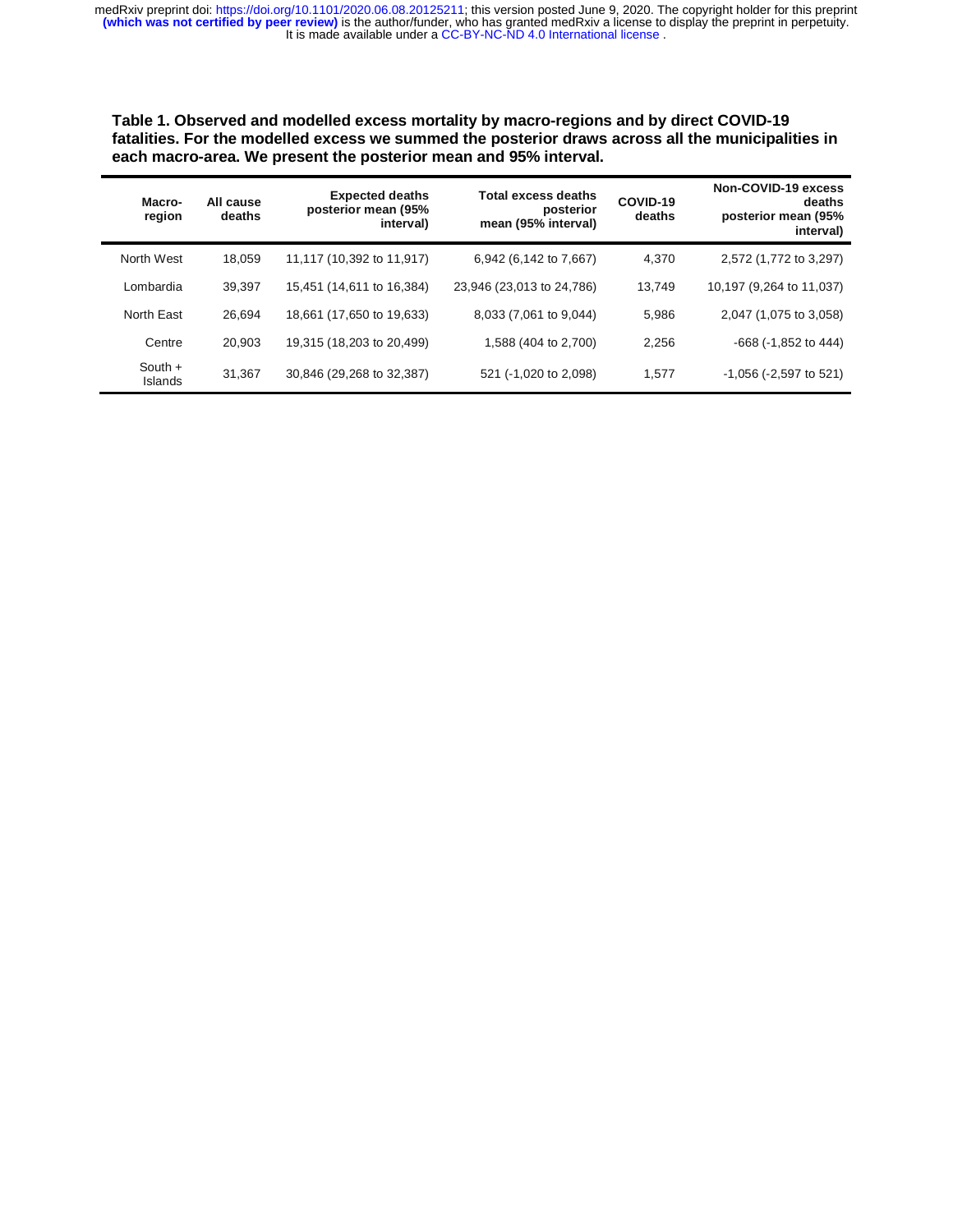# **References**

1 Baio G, Blangiardo M. Why counting coronavirus deaths is not an exact science. *The Guardian* Published Online First: 2020.https://www.theguardian.com/commentisfree/2020/apr/19/coronavirusdeaths-data-uk

2 Modig K, Ebeling M. Excess mortality from COVID-19. Weeekly excess death rates by age and sex for Sweden. *medRxiv* Published Online First: 2020. doi:10.1101/2020.05.10.20096909

3 Felix-Cardoso J, Vasconcelos H, Rodrigues P *et al.* Excess mortality during COVID-19 in five European countries and a critique of mortality analysis data. *medRxiv* Published Online First: 2020. doi:10.1101/2020.04.28.20083147

4 Banerjee A, Pasea L, Harris S *et al.* Estimating excess 1-year mortality associated with the COVID-19 pandemic according to underlying conditions and age: a population-based cohort study. *The Lancet* 2020;**395**:1715–25.

5 Disease Control C for, (CDC) P. Excess deaths associated with COVID-19. 2020.https://www.cdc.gov/nchs/nvss/vsrr/covid19/excess\_deaths.htm

6 Kontis V, Bennett JE, Parks RM *et al.* Age- and sex-specific total mortality impacts of the early weeks of the Covid-19 pandemic in England and Wales: Application of a Bayesian model ensemble to mortality statistics. *medRxiv* Published Online First: 2020. doi:10.1101/2020.05.20.20107680

7 Coleman M, Di Carlo V, Ashton J *et al.* Reliable, real-world data on excess mortality are required to assess the impact of COVID-19. *BMJopinion* Published Online First: 2020.https://blogs.bmj.com/bmj/2020/05/07/reliable-real-world-data-on-excess-mortality-are-required-toassess-the-impact-of-covid-19/

8 Leon DA, Shkolnikov VM, Smeeth L *et al.* COVID-19: a need for real-time monitoring of weekly excess deaths. *The Lancet* Published Online First: 2020. doi:10.1016/S0140-6736(20)30933-8

9 Kontopantelis E, Mamas MA, Deanfield J *et al.* Excess mortality in England and Wales during the first wave of the COVID-19 pandemic. *medRxiv* Published Online First: 2020. doi:10.1101/2020.05.26.20113357

10 Modi C, Boehm V, Ferraro S *et al.* How deadly is COVID-19? A rigorous analysis of excess mortality and age-dependent fatality rates in Italy. *medRxiv* Published Online First: 2020. doi:10.1101/2020.04.15.20067074

11 Riccardo F, Ajelli M, Andrianou X *et al.* Epidemiological characteristics of COVID-19 cases in Italy and estimates of the reproductive numbers one month into the epidemic. *medRxiv* Published Online First: 2020. doi:10.1101/2020.04.08.20056861

12 Grasselli G, Zangrillo A, Zanella A *et al.* Baseline characteristics and outcomes of 1591 patients infected with SARS-CoV-2 admitted to ICUs of the Lombardy Region, Italy. *JAMA* 2020;**323**:1574–81.

13 Michelozzi P, de' Donato F, Scortichini M *et al.* Mortality impacts of the coronavirus disease (COVID-19) outbreak by sex and age: rapid mortality surveillance system, Italy, 1 February to 18 April 2020. *Eurosurveillance* 2020;**25**:2000620.

14 Waller LA. Disease mapping. *Encyclopedia of Environmetrics* 2006;**2**.

15 Copernicus Climate Change Service (C3S). ERA5: Fifth generation of ECMWF atmospheric reanalyses of the global climate. 2017.https://cds.climate.copernicus.eu/cdsapp#!/dataset/reanalysisera5-single-levels?tab=overview